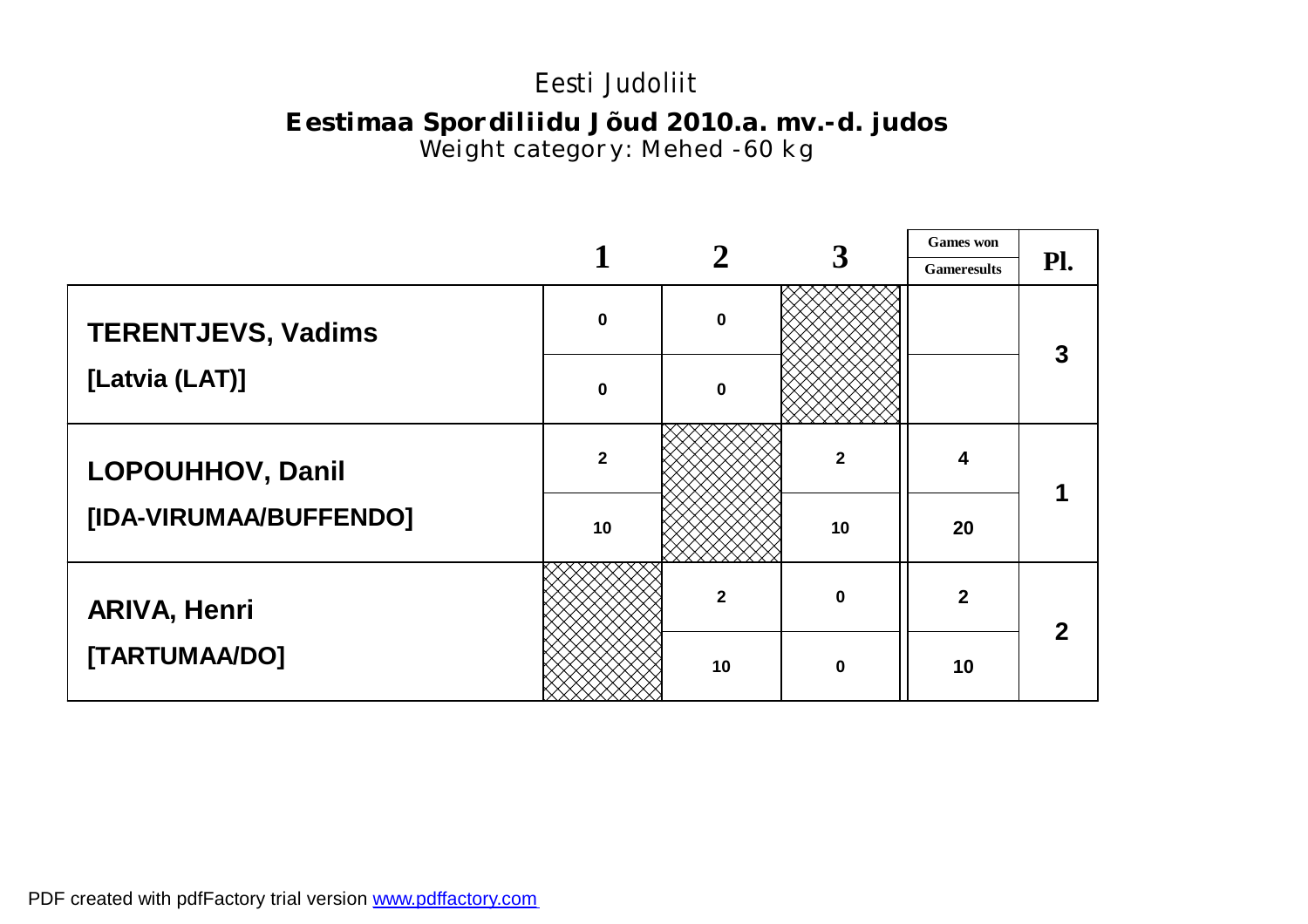## *Eestimaa Spordiliidu Jõud 2010.a. mv.-d. judos Weight category: Mehed -66 kg*

|                           |                |              |              |                |                |              | <b>Games</b> won   |             |
|---------------------------|----------------|--------------|--------------|----------------|----------------|--------------|--------------------|-------------|
|                           |                |              | 3            |                | 5              | 6            | <b>Gameresults</b> | Pl.         |
| <b>LOPOUHHOV, Nikita</b>  | $\overline{2}$ |              | $\mathbf{2}$ |                | $\overline{2}$ |              | 6                  |             |
| [IDA-VIRUMAA/BUFFENDO]    | 10             |              | 10           |                | 10             |              | 30                 |             |
| <b>TIIDO, Ants</b>        | $\Omega$       |              |              | $\overline{2}$ |                | $\mathbf 0$  | $\mathbf{2}$       | 3           |
| [TARTUMAA/DO]             | $\Omega$       |              |              | 10             |                | $\mathbf 0$  | 10                 |             |
| <b>PEEBO, Kalle-Priit</b> |                | ŋ            |              | $\mathbf 0$    | $\bf{0}$       |              |                    |             |
| [HARJUMAA/OOKAMI]         |                | $\bf{0}$     |              | $\mathbf 0$    | $\bf{0}$       |              |                    |             |
| <b>MÄESALU, Raul</b>      |                | $\mathbf{2}$ | $\mathbf{0}$ |                |                | $\mathbf{2}$ | 4                  | $\mathbf 2$ |
| [TARTUMAA/ZEN]            |                | 10           | $\mathbf 0$  |                |                | 10           | 20                 |             |

PDF created with pdfFactory trial version [www.pdffactory.com](http://www.pdffactory.com)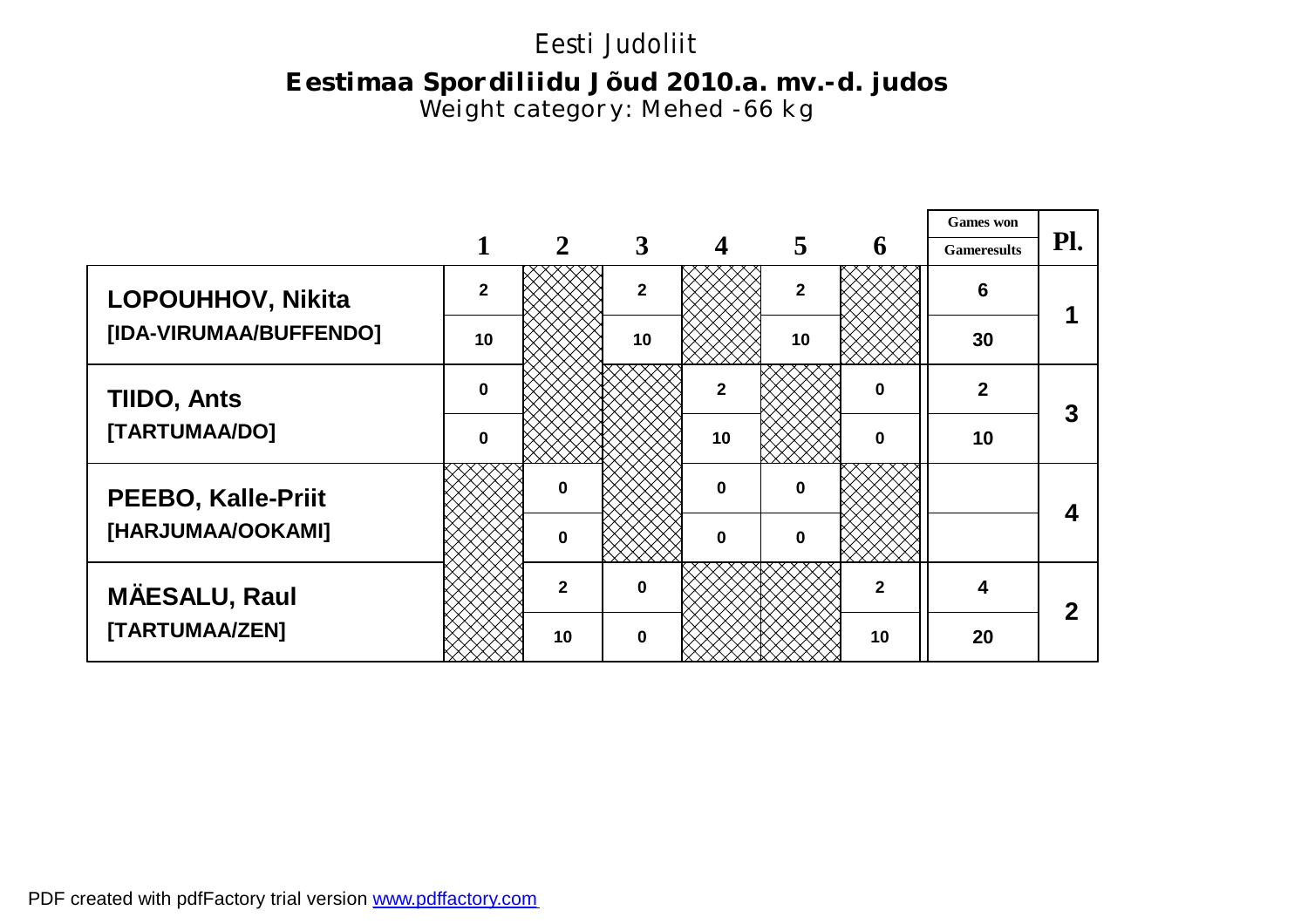

Eesti Judoliit *Eestimaa Spordiliidu Jõud 2010.a. mv.-d. judos Weight category: Mehed -73 kg*





**Printed at: 24-10-2010, 13:53**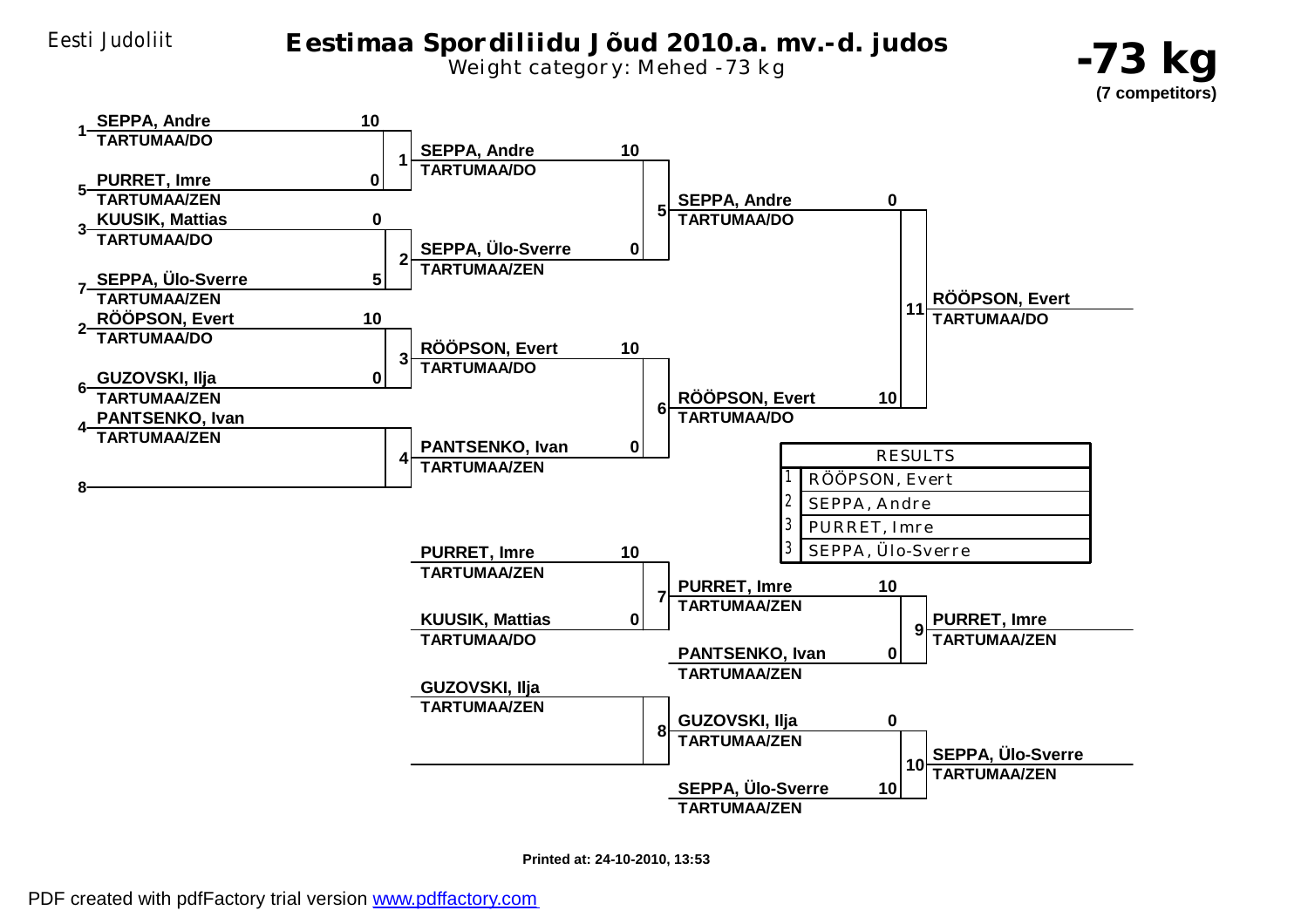#### Eesti Judoliit *Eestimaa Spordiliidu Jõud 2010.a. mv.-d. judos Weight category: Mehed -81 kg*





**Printed at: 24-10-2010, 13:53**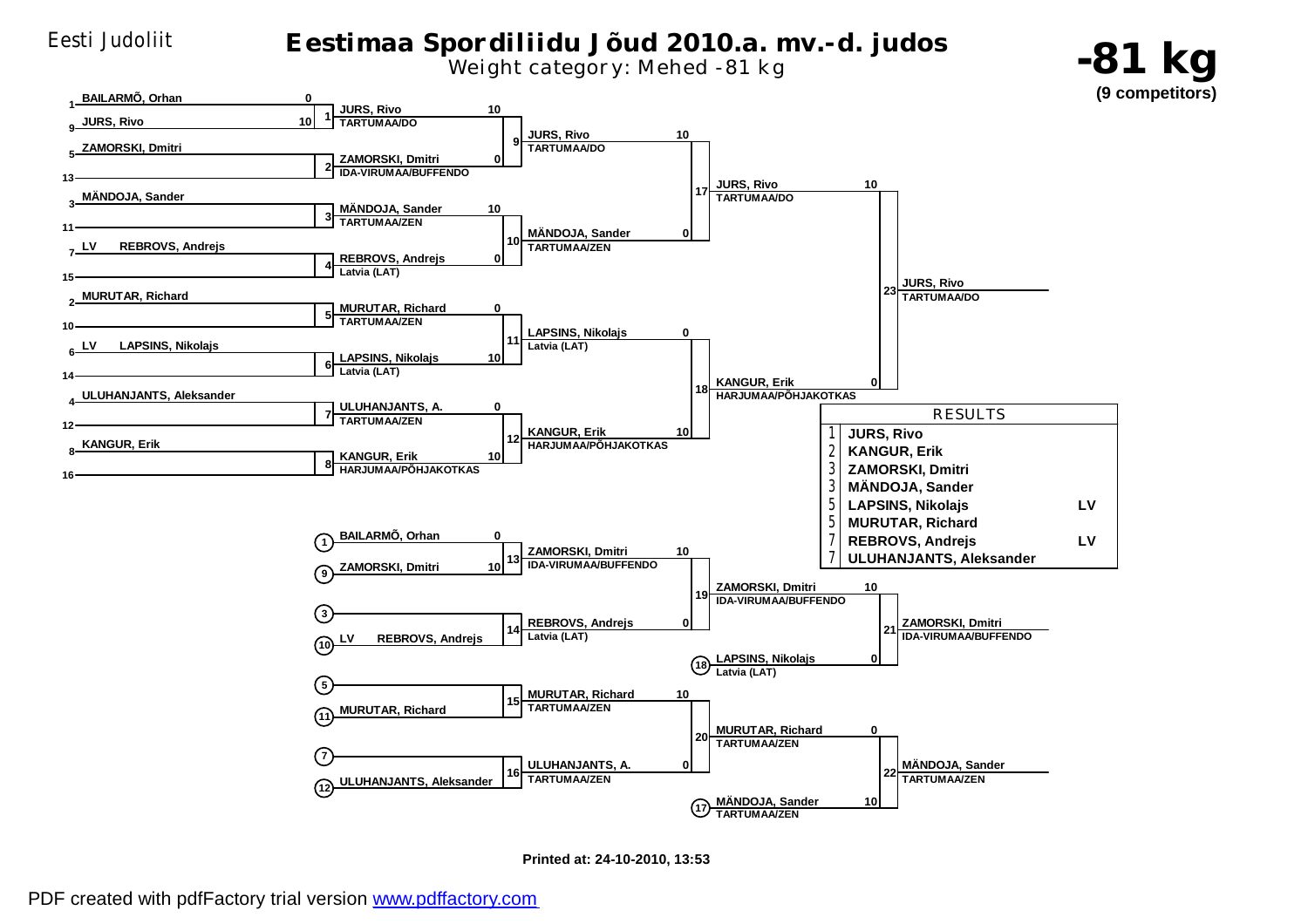### *Eestimaa Spordiliidu Jõud 2010.a. mv.-d. judos Weight category: Mehed -90 kg*

|                         |                |              | 3            | <b>Games</b> won   |     |
|-------------------------|----------------|--------------|--------------|--------------------|-----|
|                         |                |              |              | <b>Gameresults</b> | Pl. |
| JÕEARU, Madis           | $\mathbf 0$    | $\mathbf 0$  |              |                    | 3   |
| [HARJUMAA/AITADO]       | $\mathbf 0$    | $\bf{0}$     |              |                    |     |
| <b>ALIKHANOV, Timur</b> | $\overline{2}$ |              | $\mathbf{2}$ | 4                  |     |
| [IDA-VIRUMAA/AFINA]     | 10             |              | 10           | 20                 |     |
| <b>HOPFELD, Indrek</b>  |                | $\mathbf{2}$ | $\mathbf{0}$ | $\mathbf{2}$       |     |
| [TARTUMAA/DO]           |                | 10           | $\mathbf{0}$ | 10                 |     |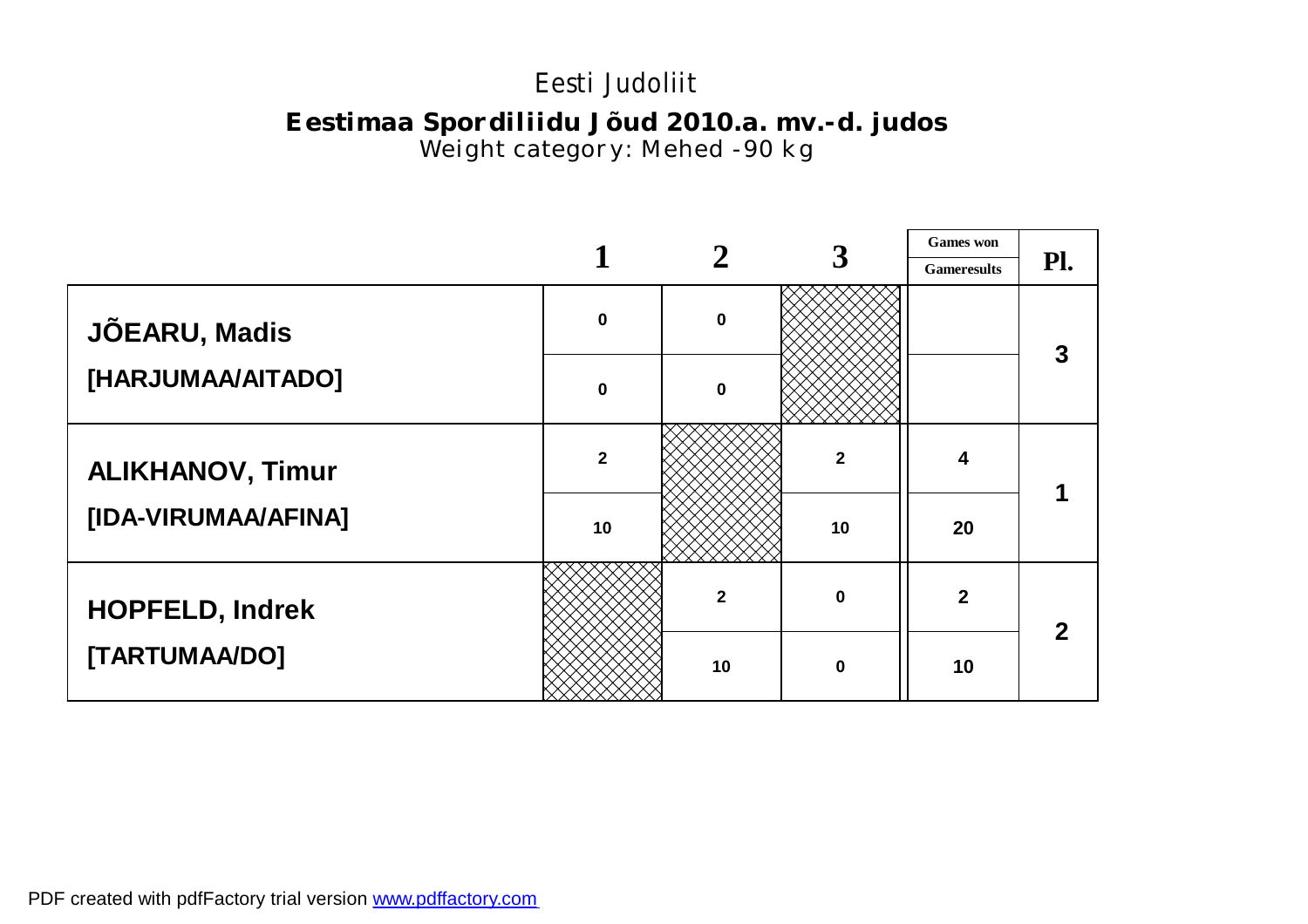### *Eestimaa Spordiliidu Jõud 2010.a. mv.-d. judos Weight category: Mehed +100 kg*

|                       |              | <b>Games</b> won<br><b>Gameresults</b> |             |
|-----------------------|--------------|----------------------------------------|-------------|
| <b>METTIS, Juhan</b>  | $\mathbf{2}$ | $\mathbf{2}$                           |             |
| [TARTUMAA/DO]         | 10           | 10                                     |             |
| PÄRNSALU, Karl-Kaspar | 0            |                                        | $\mathbf 2$ |
| [TARTUMAA/ZEN]        | 0            |                                        |             |

PDF created with pdfFactory trial version [www.pdffactory.com](http://www.pdffactory.com)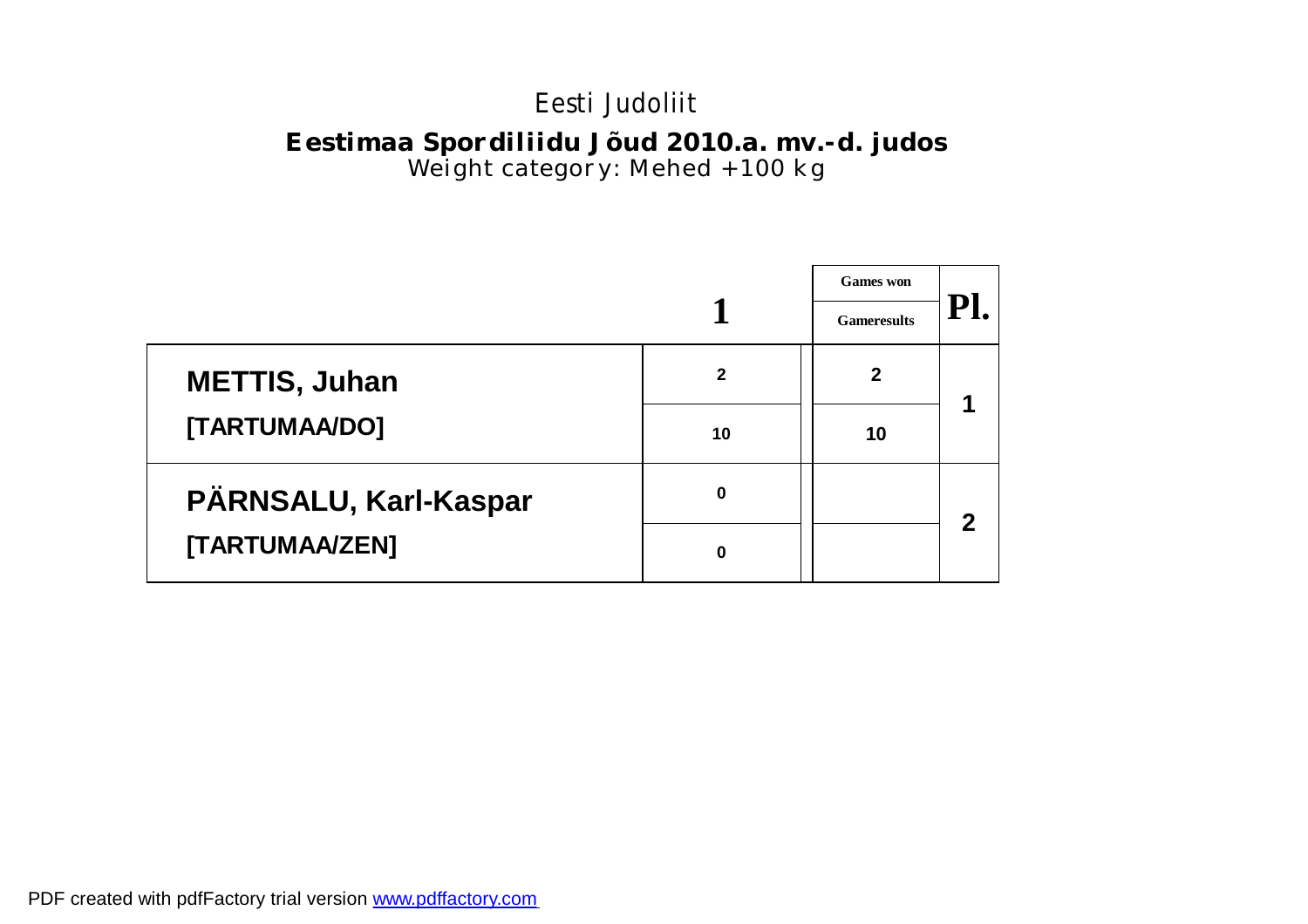### *Eestimaa Spordiliidu Jõud 2010.a. mv.-d. judos Weight category: Naised -57 kg*

|                        |              |              |              | <b>Games</b> won   |     |
|------------------------|--------------|--------------|--------------|--------------------|-----|
|                        |              |              |              | <b>Gameresults</b> | Pl. |
| <b>SOOP, Kristiine</b> | $\mathbf 0$  | $\mathbf 0$  |              |                    | 3   |
| [VILJANDIMAA/TAIFU]    | $\mathbf 0$  | $\bf{0}$     |              |                    |     |
| <b>KARPOVA, Marta</b>  | $\mathbf{2}$ |              | $\mathbf{2}$ | 4                  |     |
| [IDA-VIRUMAA/BUFFENDO] | 10           |              | 10           | 20                 |     |
| <b>KOSMAN, Kätlin</b>  |              | $\mathbf{2}$ | $\bf{0}$     | $\overline{2}$     |     |
| [VÕRUMAA/REI]          |              | 10           | $\mathbf{0}$ | 10                 |     |